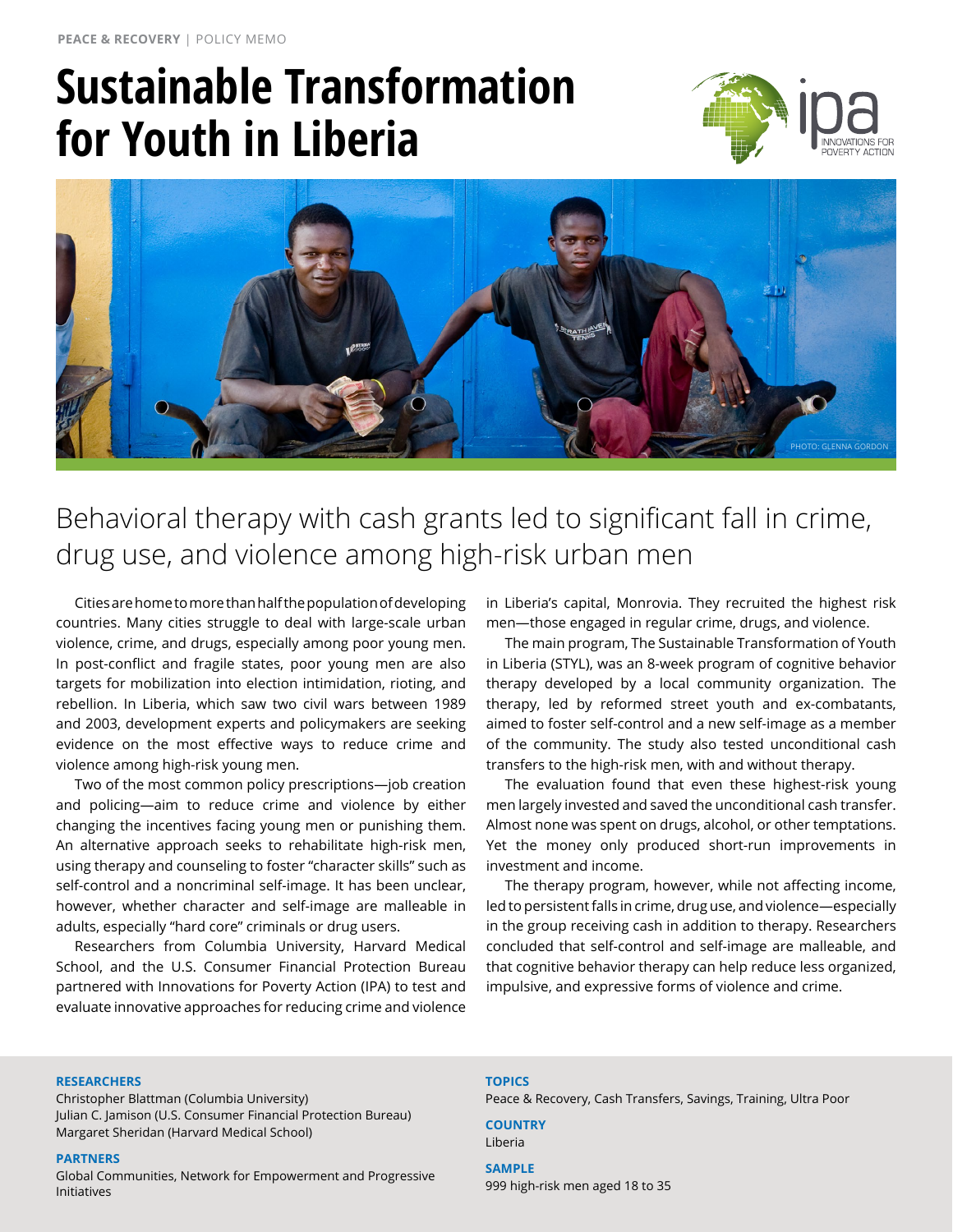### **Context**

Liberia underwent two devastating civil wars between 1989 and 2003. Since then, Liberia has been at peace, but poor and unemployed ex-fighters and other high-risk men are among the greatest public safety concerns.

This study targeted "hard-core street youth"—men ages 18 to 35 who were commonly homeless, had been involved in drugs and crime, lived in extreme poverty, or were engaged in violence and other risky activities. The study ultimately recruited

999 young men to participate. Two in five had been members of armed groups during the wars. On average the men were age 25, had roughly eight years of schooling, had earned about \$68 in the previous month, and worked nearly 50 hours per week (mainly in low skill labor and illicit work). More than half reported committing theft in the previous two weeks, and 20 percent sold drugs. Half used marijuana or hard drugs daily.

# **A Promising Therapy Program**

For over ten years, a Liberian non-profit organization, the Network for Empowerment and Progressive Initiatives (NEPI) has been conducting a behavioral change therapy program with high-risk men in Monrovia. Many of STYL's facilitators are former graduates of a previous NEPI therapy program, similar in style. The STYL curriculum is grounded in Liberian culture, beliefs, and conceptions of society, but the approach also has a firm grounding in clinical psychological research, especially cognitive behavioral therapy.

Cognitive behavioral therapy is a common, short-term psychological intervention that actively teaches people new ways of thinking about harmful thoughts and behaviors, and crucially has them practice new skills and behaviors in real life settings. Its premise is that the relationship between thought and behavior goes two ways: changing thoughts through lectures or counseling can influence behaviors, but practicing new behaviors can also change how a person thinks about himself and reacts to events.

Using this approach, NEPI's program encourages men to practice new skills of self-control and discipline. The men practice making and executing modest plans, improving their dress and hygiene, and managing their anger. NEPI's therapy program also presumes that the men know what constitutes acceptable behavior in society (e.g. that drug use or stealing are not acceptable), but because they do not consider themselves part of mainstream society, they do not feel subject to its norms or values.

Facilitators therefore work to persuade the men that they want to be a part of mainstream society, show them it is possible, and walk them through the steps. For instance, men have "homework" assignments to participate in societally normative behaviors and realize they are accepted--visiting banks, supermarkets and mobile phone companies, for instance, and reintroducing themselves to family and community leaders. Positive experiences reinforce the new behavior and image, and setbacks are processed in the group.

Practice in being a part of mainstream society is aimed at helping these men develop impulse control, emotional regulation, and long-term planning skills. NEPI believes these skills are critical for changing behaviors such as drug and alcohol abuse, crime, and for establishing stable social and economic relationships within a community.

### **Evaluation**

Participants were randomly assigned to receive therapy only, cash only, therapy followed by cash, or neither. The men participated in two public lotteries for each element of the program.

Men receiving therapy met in groups of about 20 three times a week for 3-4 hours a day. On days when the group did not meet, facilitators sometimes visited the men in their homes or work places to provide one-on-one advising and encouragement.

 The cash grant was both a tool to see the effects of the therapy on economic decisions, and also an intervention in itself, helping men improve their lifestyle, save, or start a small enterprise. Participants could spend the money however they wanted. Global Communities (formerly CHF International), an international non-profit organization, implemented the cash lottery and distribution.

Members of the research team surveyed participants at the time of recruitment, before they were randomly assigned to cash or therapy, and then two weeks, five weeks, 12 months and 13 months after grant disbursement. Although the men were extremely mobile and difficult to find, the team successfully tracked 93 percent of them, collecting self-reported data on economic activity, expenditures, investment, and criminal and anti-social behaviors. The research team also carried out games with real money to test changes in decision-making. Furthermore, they carried out in-depth interviews and direct observation with a random sample of participants. They spent several hours a day for several days talking and spending time with the men, and validated six types of behavior measured in the survey.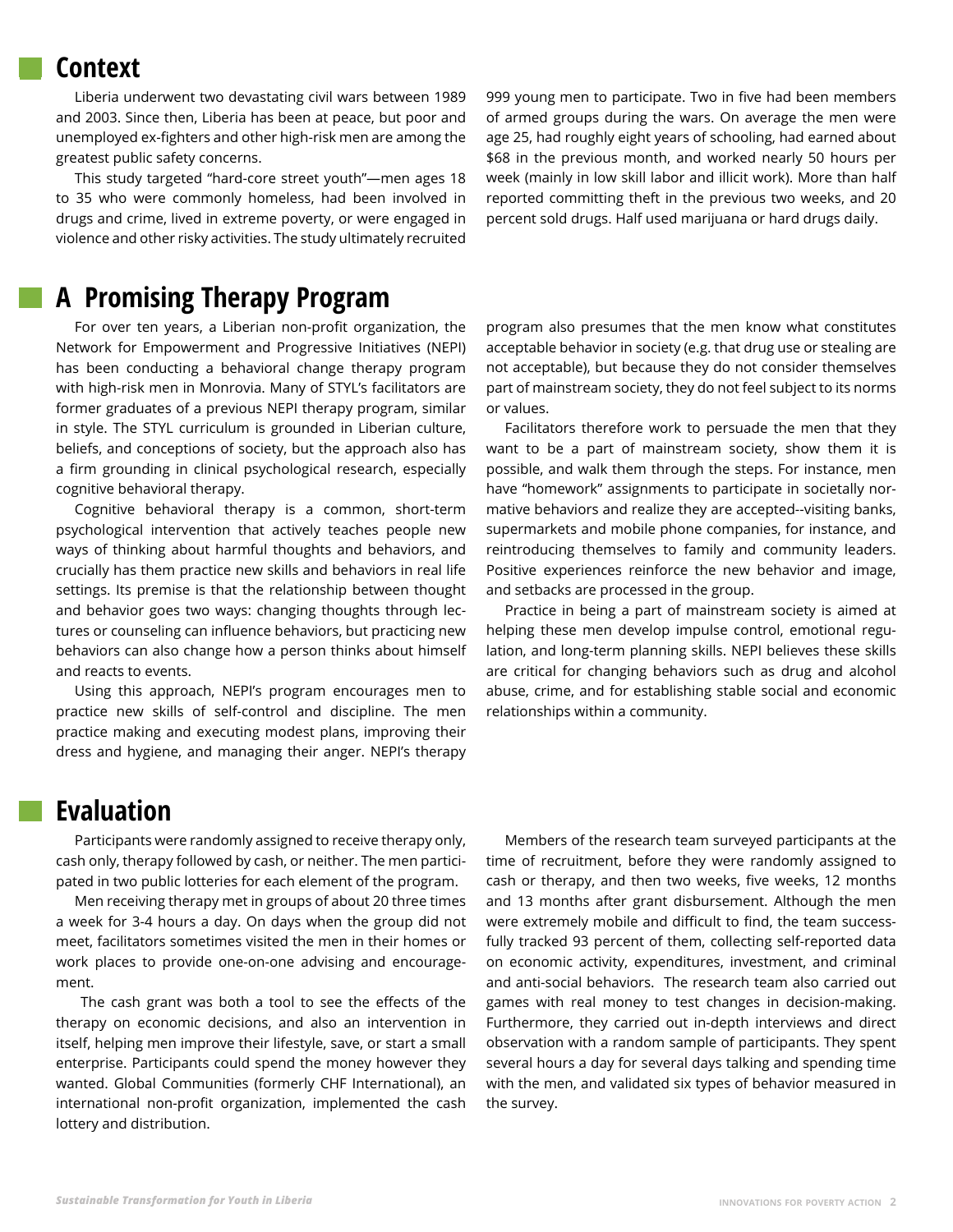# **Results**

- » One of the surprising initial successes was interest and attendance. More than 90 percent of all men offered the therapy attended at least a quarter of the sessions, and two thirds completed the program.
- » **Men offered the therapy reported large and sustained falls in criminal, violent, and other anti-social behaviors** both in the short run (a few weeks) and in the long run (a year later). For instance, after one year, drug dealing and incidents of theft were 40 percent lower in the therapy plus cash group than the control group. Aggressive acts, interpersonal disputes and carrying a weapon (usually a knife) also fell dramatically compared to the control group.
- » **Men offered the program also reported being less impulsive and less oriented towards immediate rewards in general.** In general, the men reported less impulsiveness and immediate reward-seeking behavior, and greater perseverance and goal orientation after the therapy. However, the researchers did not see any sustained effect on future-orientation (patience) in economic decisionmaking.
- » **Changes were slightly stronger and most sustained when therapy was coupled with the cash.** The reductions in anti-social behavior and improvements in self control were slightly larger, more sustained over the year, and more statistically significant among those who received cash as well as therapy. The qualitative data suggest that the cash bought men time to practice being productive members of society, and thus served to reinforce the change in character and values promoted by the therapy.
- » **Men offered and not offered the therapy saved, invested and spent cash similarly.** Whether they received the therapy or not, most of the men saved and invested the cash grant (which was equal to about three months earnings). Little of the grant was spent on alcohol or drugs or otherwise misused. The self-control and values fostered by the therapy seem to be specific to anti-social behaviors and social life, not economic decision-making.
- » **Men did not underreport "bad" behaviors.** The qualitative, community-based validation of survey responses found that the men generally did not underreport stealing, theft, or other "bad" behaviors in the survey. If anything, these behaviors were underreported by the control group.
- » **The cash grant led to an initial rise in petty business and earnings.** In the weeks and months after the grant was administered, the men lived a little better, with better housing and clothing. Even this high risk group tended to use cash productively and wisely. Initially, earnings rose as the men engaged in petty business. For the most part, however, cash had little sustained impact after one year. Thus the reason cash augmented therapy's effectiveness is not because the men had better, legal work options.
- » **The effect of cash on poverty didn't last.** A year after the programs ended, the men who received cash had the same assets and earnings as men who did not. Qualitative evidence suggests that many businesses failed after a major theft, confiscation, loss, or bad deal. On average, men experienced a theft or home robbery every month or two, regardless of whether they received the cash or not, but cash recipients had more to lose. This is a major impediment to business success for these men.